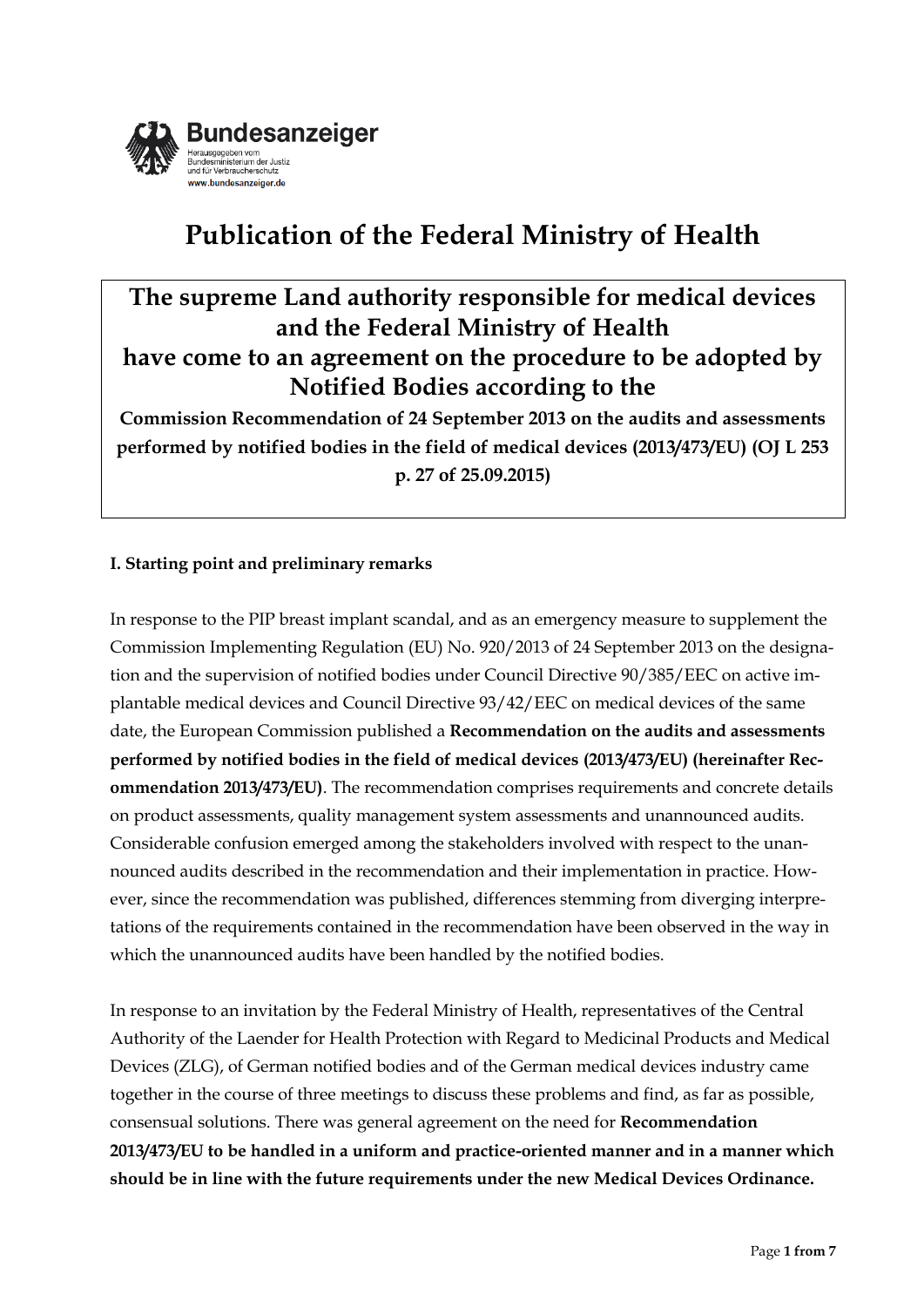Furthermore, it was agreed that the **manner in which unannounced audits are conducted** must be seen as closely connected to the concrete causes of the PIP breast implant scandal.

Since no consensus could be reached between the representatives of the notified bodies and the manufacturers, with regard to key points, the Federal Ministry of Health, the Land authorities responsible for medical devices and the Central Authority (ZLG) decided to issue a publication on the authorities' position on this topic. This publication is meant to describe the procedure for unannounced audits in keeping with Recommendation 2013/473/EU. The aim is to have German notified bodies proceed uniformly in the future. In order to ensure a uniform, Europewide procedure by all notified bodies, the representatives of the German authorities will submit this publication to the competent European bodies.

Above all, as a means of avoiding any repetition of the PIP case, notified bodies should examine, based on random sampling conducted in the course of additional unannounced audits, whether the medical devices have been manufactured in compliance with the technical documentation. Notwithstanding the importance of unannounced audits without specific cause, it must be noted that the safety of the medical devices on the market is guaranteed especially in the conformity assessment procedure conducted by the manufacturer and the notified body, through Post Market Clinical Follow-Up Studies undertaken by the manufacturer, through the vigilance system, the surveillance activities of the competent authorities, through regular annual audits by the notified bodies and by means of unannounced audits with specific cause by notified bodies. Generally, this guarantees that medical devices are safe for both users and patients.

## **II. Procedure**

 $\overline{a}$ 

## **1. Scope of application**

Two forms of unannounced measures can be undertaken by the notified bodies:

- 1.1 Unannounced audits which, pursuant to the directives on medical devices<sup>1</sup>, can be conducted in addition to the routine announced audits if there is a specific cause and
- 1.2 unannounced audits that are to be conducted by the notified body, with a specific regularity, pursuant to Recommendation 2013/473/EU, without specific cause and which, based on random sampling, are to provide evidence that the devices currently in production comply with the corresponding technical documentation.

<sup>1</sup> Directive 93/42/EEC, Directive 90/385/EEC, Directive 98/79/EC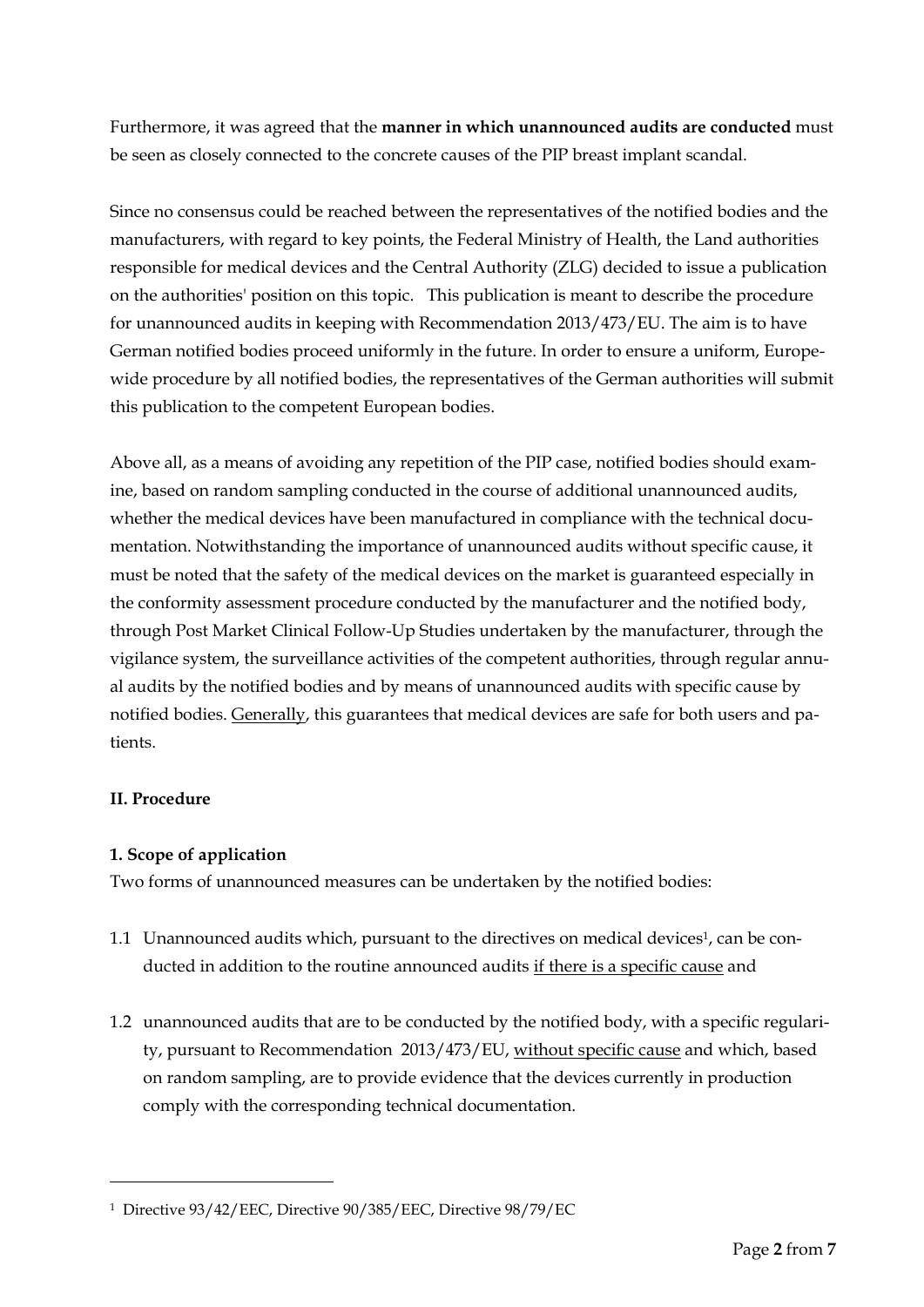The subject of this publication is to be the unannounced audits described under 1.2.

## **2. The target group for which this publication is intended**

The target group for which this publication is intended comprises the notified bodies, the manufacturer and crucial supplier/critical subcontractor.

## **3. Explanatory Notes**

## **3.1 Manufacturer<sup>2</sup>**

'Manufacturer' means the natural or legal person with responsibility for the design, manufacture, packaging and labelling of a device before it is placed on the market under his own name, regardless of whether these operations are carried out by that person himself or on his behalf by a third party.

The obligations of this Directive to be met by manufacturers also apply to the natural or legal person who assembles, packages, processes, fully refurbishes and/or labels one or more ready-made products and/or assigns to them their intended purpose as a device with a view to their being placed on the market under his own name. This subparagraph does not apply to the per-son who, while not a manufacturer within the meaning of the first subparagraph, assembles or adapts devices already on the market to their intended purpose for an individual patient.

## **3.2 Critical subcontractors; crucial suppliers**

The critical subcontractor is in charge of processes that are essential for ensuring compliance with legal requirements pursuant to Directives 90/385/EEC, 93/42/EEC and 98/79/EC. A crucial supplier is a supplier of essential device components or of the entire medical device. In connection with the effective implementation of Recommendation 2013/473/EU, for the purposes of this publication, the term 'critical subcontractor/crucial supplier' will be understood to mean the Original Equipment Manufacturer (OEM; definition under 3.3) who manufactures on behalf of a Private Label Manufacturer (PLM; definition under 3.4).

## **3.3 Original Equipment Manufacturer (OEM)**

Enterprises that manufacture finished devices for a PLM and, in this case, do not appear as manufacturers within the meaning of medical device legislation.

## **3.4 Private Label Manufacturer (PLM)**

 $\overline{a}$ 

Enterprises that appear as manufacturers within the meaning of medical device legislation but do not manufacture themselves (often referred to as 'quasi manufacturers'). The medical

<sup>2</sup> Definition pursuant to Article 1 (2) (i) of Directive 90/385/EEC, Article 1 (2) (f) of Directive 93/42/EEC and Article 1 (2) (f) of Directive 98/79/EC.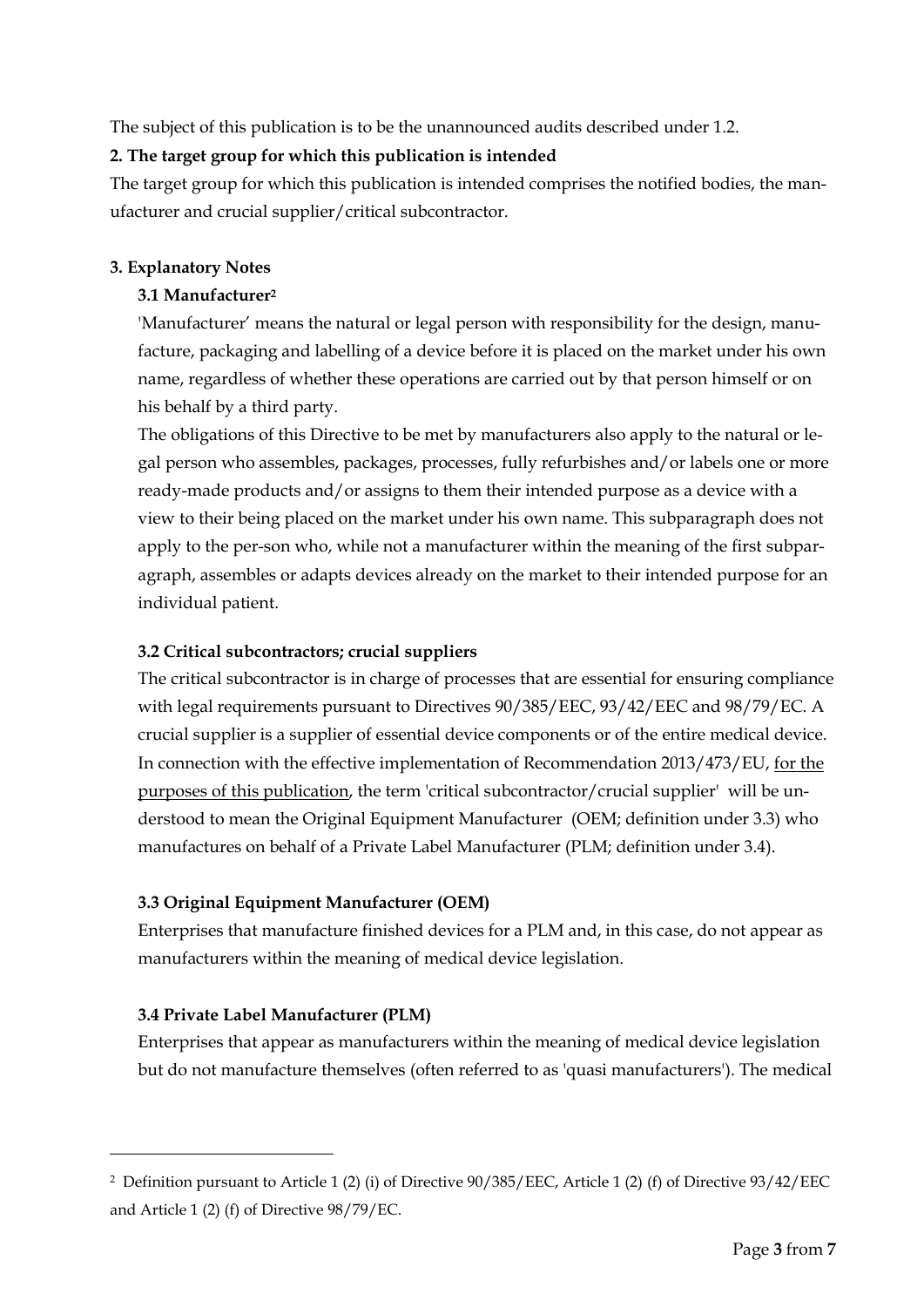devices are modified either only minimally or not at all by the PLM; as a rule, they are only purchased, stored and distributed under the PLM's own name.<sup>3</sup>

## **3.5 Device type**

'Device type' means a specific type of device that differs from others owing to shared characteristics. These shared characteristics include: technology, design, area of application, parts or modules with respect to safety, EMC, performance, functionality etc. A device type can therefore be defined by means of a maximum configuration and its list of components/modules, supplemented by a description of the way in which the models are manufactured based on the maximum configuration and the components of the modules.

## **4. Conduct of unannounced audits**

## **4.1 Frequency of unannounced audits**

- 4.1.1 Once every three years, the notified body shall conduct an unannounced audit on the premises of the manufacturers of active implantable medical devices pursuant to Directive 90/385/EEC as well as those of Class III medical devices and Class IIb implants pursuant to Article 9 in conjunction with Annex IX of Council Directive 93/42/EEC 14 June 1993 concerning medical devices.
- 4.1.2 In the case of manufacturers of Class IIb non-implantable medical devices and of Class IIa medical devices pursuant to Article 9 in conjunction with Annex IX of Directive 93/42/EEC as well as of in-vitro diagnostic medical devices pursuant to Directive 98/79/EC, the notified body shall conduct an unannounced audit once every five years.

If irregularities are observed in the course of one of these above-mentioned audits, the notified body is authorised to additionally conduct **unannounced audits with specific cause** on the premises of the manufacturer or of one of his/her subcontractors/suppliers. Nonconformities discovered during audits on the premises of a manufacturer's production site could also lead to **unannounced audits with specific cause** in one or several (other) production sites belonging to the same manufacturer, together with further random sample taking.

## **4.2 Extent of unannounced audits**

 $\overline{a}$ 

In principle, an unannounced audit is intended to last one day and be conducted by two auditors. After taking into consideration the conformity assessment procedure selected by the manufacturer and the contractual provisions, the notified body is entitled to expand the extent of the unannounced audit.

<sup>3</sup> EC-Med Document 3.9 B16 "Certification of OEM devices"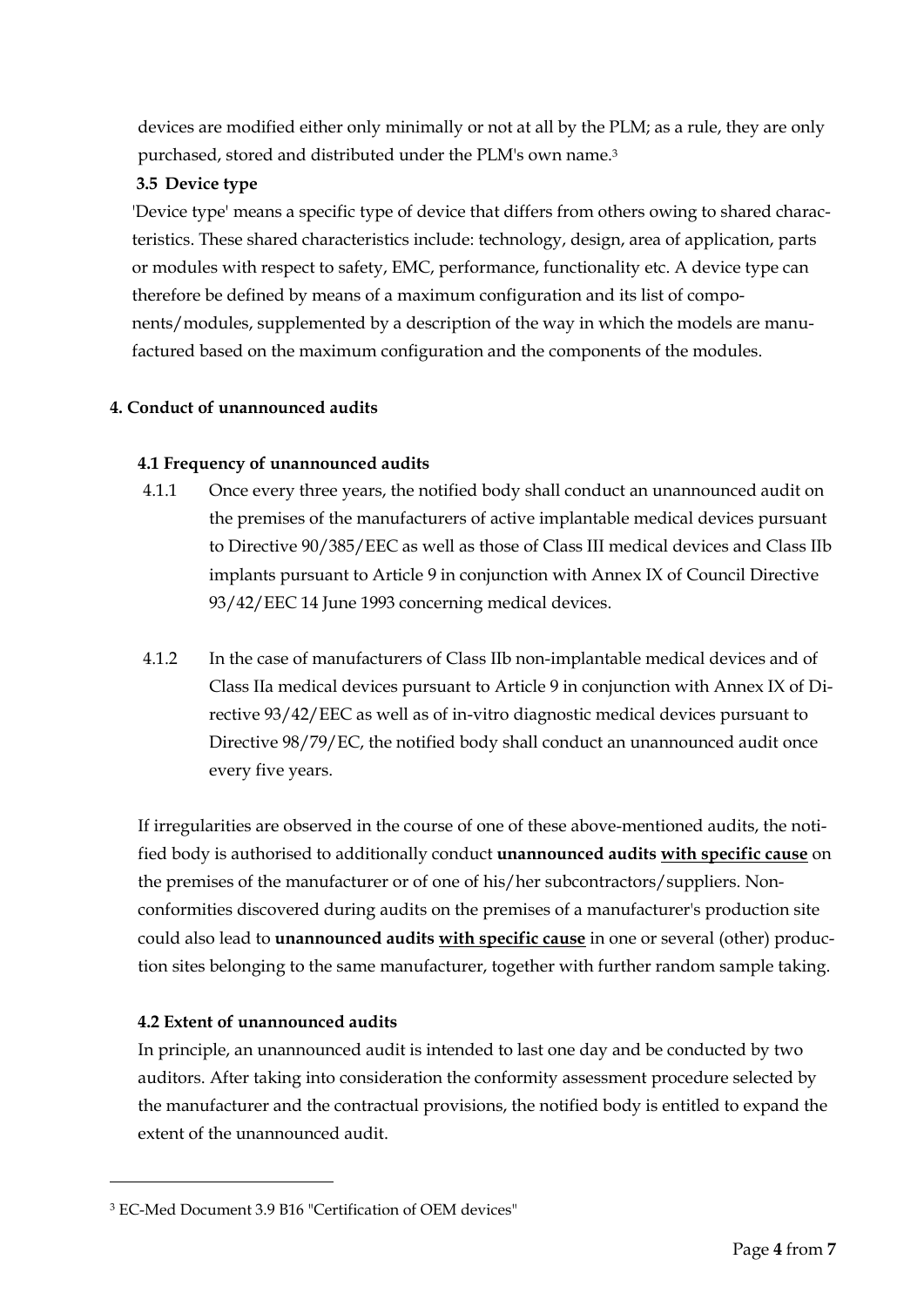#### **4.3 Content of unannounced audits**

With a view to the proper functioning of the quality assurance system, the notified body shall examine, based on one randomly selected representative product (if there is sufficient time and, if required, then several), whether this product has been manufactured in compliance with the technical documentation. Alternatively, it can also have this (these) product(s) inspected by a qualified independent third party.

#### **4.4 Notification of periods of non-production**

The continuous notification of periods of non-production by the manufacturer is, in many cases, not possible and, additionally, entails a great deal of administrative time and effort. Instead, manufacturers are to inform the notified bodies, at the latest, by the end of the second calendar week of the current calendar year of site closures/company holidays that are scheduled to take place in the current calendar year. The notified body is to be informed without delay of changes in plans in the course of the year. In the case of manufacturers who are only Private Label Manufacturers pursuant to 3.4, this is to apply accordingly to subcontractors/suppliers pursuant to 3.2.

#### **4.5 Authentication of auditors in the case of unannounced audits**

Before commencing with the unannounced audit, the auditors must present the manufacturer with a letter of authentication from the notified body.

## **4.6 Dealing with a refusal on the part of the manufacturer**

Refusals on the part of a manufacturer in the context of an unannounced audit can lead to the suspension of the corresponding certificates. A refusal on the part of a subcontractor/supplier pursuant to 3.2 can have corresponding effects on the manufacturer's relevant certificates even if the manufacturer is not responsible for or could not foresee the causes.

## **4.7 Dealing with findings made in the course of unannounced audits**

The procedure for dealing with findings/non-conformities observed in the course of unannounced audits corresponds in principle to the procedure regarding routine audits. The manufacturer stipulates the measures and implements these, so as to remedy the findings/non-conformities recorded in the course of the unannounced audit. Findings/nonconformities, especially those that affect the safety of the medical device, justify the conduct of additional unannounced audits with specific cause.

#### **4.8 Unannounced audits in foreign countries**

The conduct of unannounced audits in foreign countries corresponds to the conduct of unannounced audits in Germany. Should the conduct of an unannounced audit in a foreign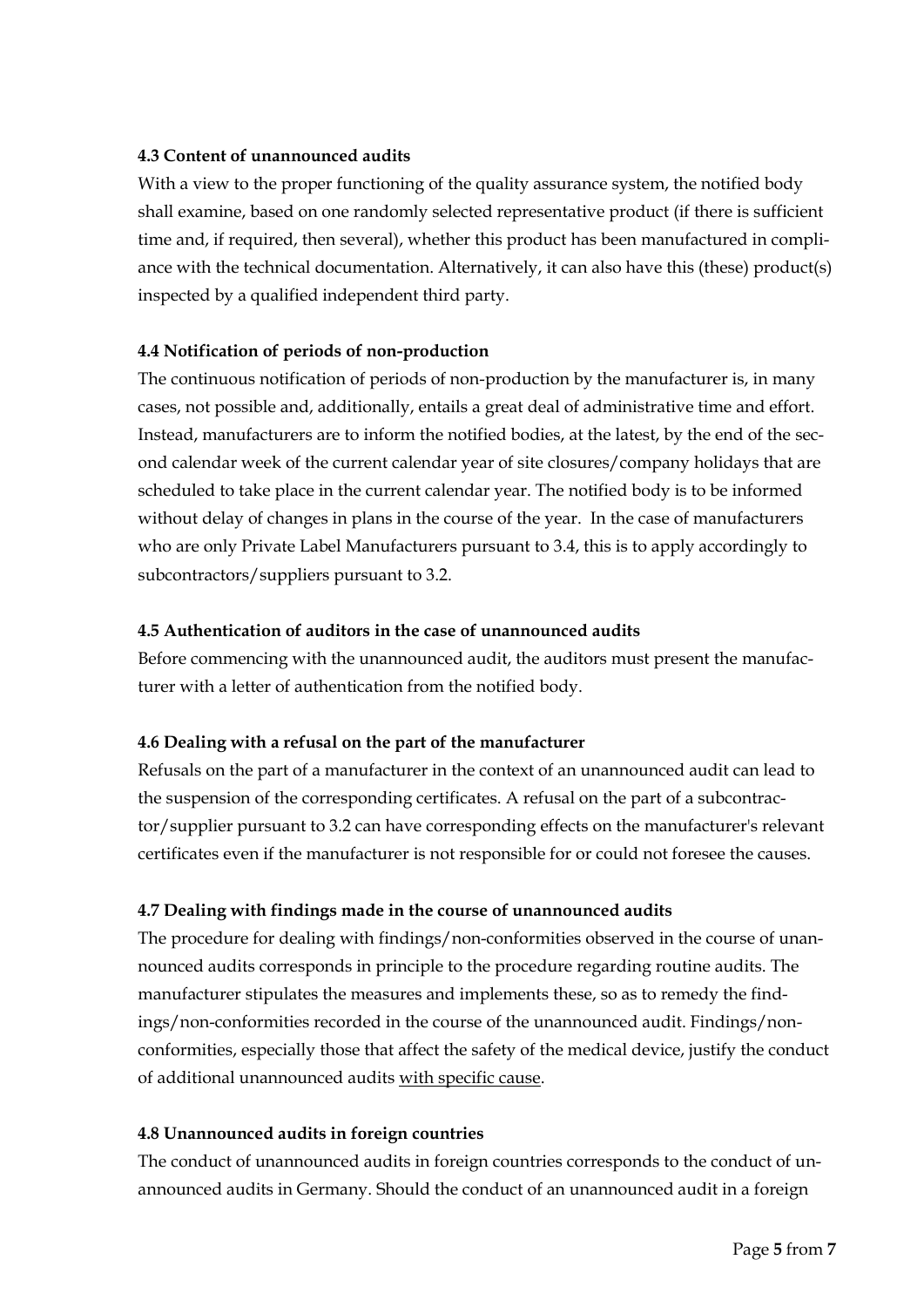country be objectively not possible, the notified body shall perform product testing on the device pursuant to Annex III number 4 of Recommendation 2013/473/EU.